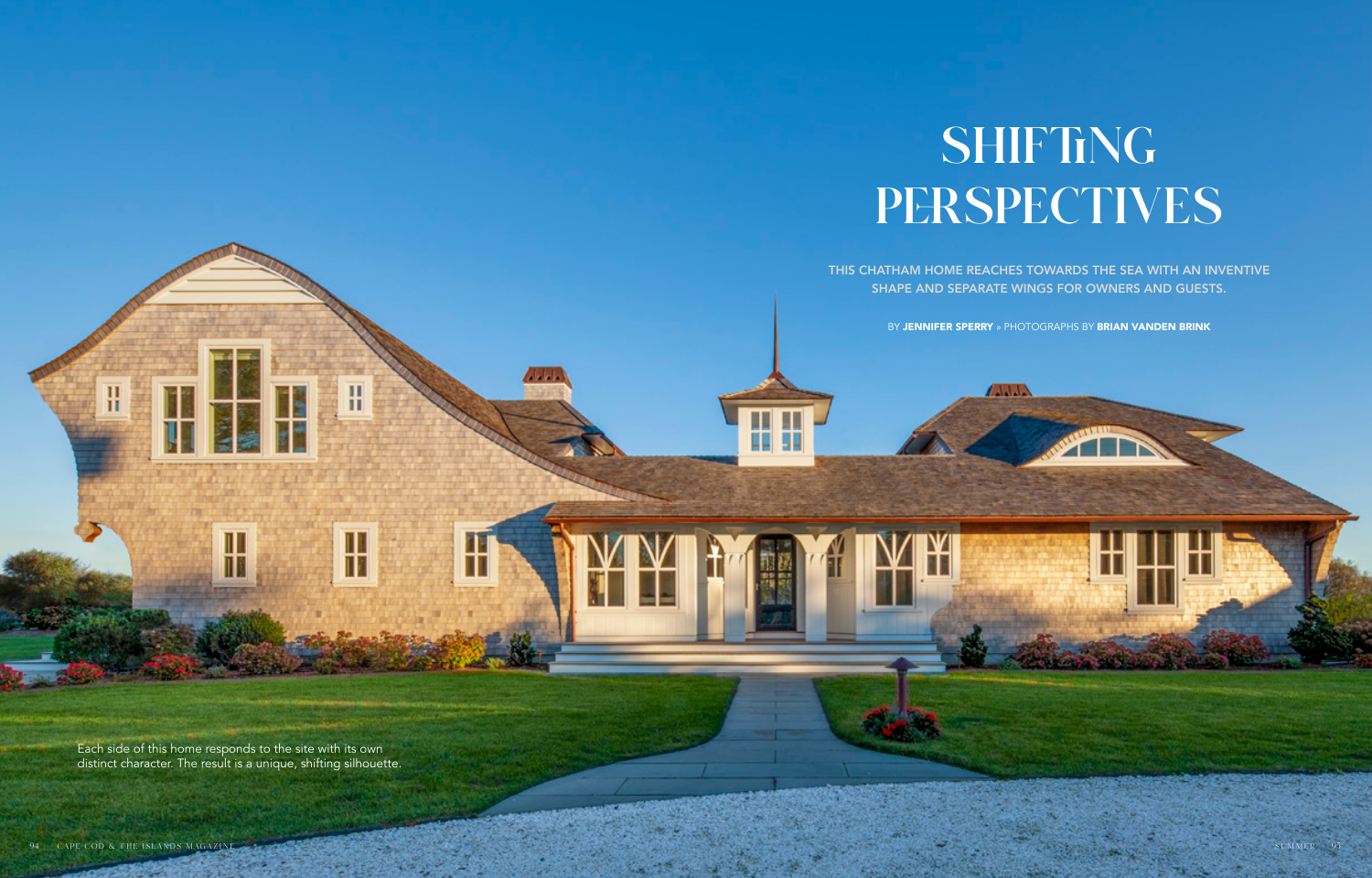## Home+ Design NEW HOME

fter purchasing an idyllic lot off Chatham's iconic Shore Road, the new owners wanted to make the most of its water views and summer living potential. They turned to **Polhemus Savery DaSilva** (PSD) for the firm's expertise in interpreting the essence of the coast while facilitating modern living through memorable architecture.

From the start, the owners wanted a home with two distinct sections: a main wing to accommodate their core family and a guest wing for visitors. "The lot's existing house was set up that way and the clients liked it, so they asked for a similar layout," says PSD Design Principal John DaSilva. As part of its integrated approach, PSD acted as the project's architect, builder, and landscape architect, providing the owners with turn-key ease. Chatham-based Simpler Pleasures handled the furnishings and décor.

To connect as many rooms as possible with the property's distant but still dramatic water views, DaSilva and the PSD team masterminded a brand-new home with a unique, shifting silhouette. "Each side responds to the site with its own distinct character," DaSilva explains.

The street-facing façade is smaller in scale, in keeping with the neighborhood's feel. The guest wing's roof meanders down to just one story in the front for a more modest presentation; an eyebrow dormer breaks up the descending roof's scale. Simplest in design is the side farthest from the water, comprised of a sidewaysfacing garage and guest room windows. A driveway of pavers lets grass grow through for a more natural, casual look.



*I call the overall effect balanced asymmetry. Shingle Style is a broad term, and this is a more inventive versus truly classical approach.*

— JOHN DASILVA, Polhemus Savery DaSilva Design Principal

> In the rear, the home's two wings achieve two full stories. Opposite top: Detailed millwork is a hallmark of PSD architecture. Opposite bottom: The view from the guest wing towards the main volume includes a wave-shaped opening and another with a pointed arch.